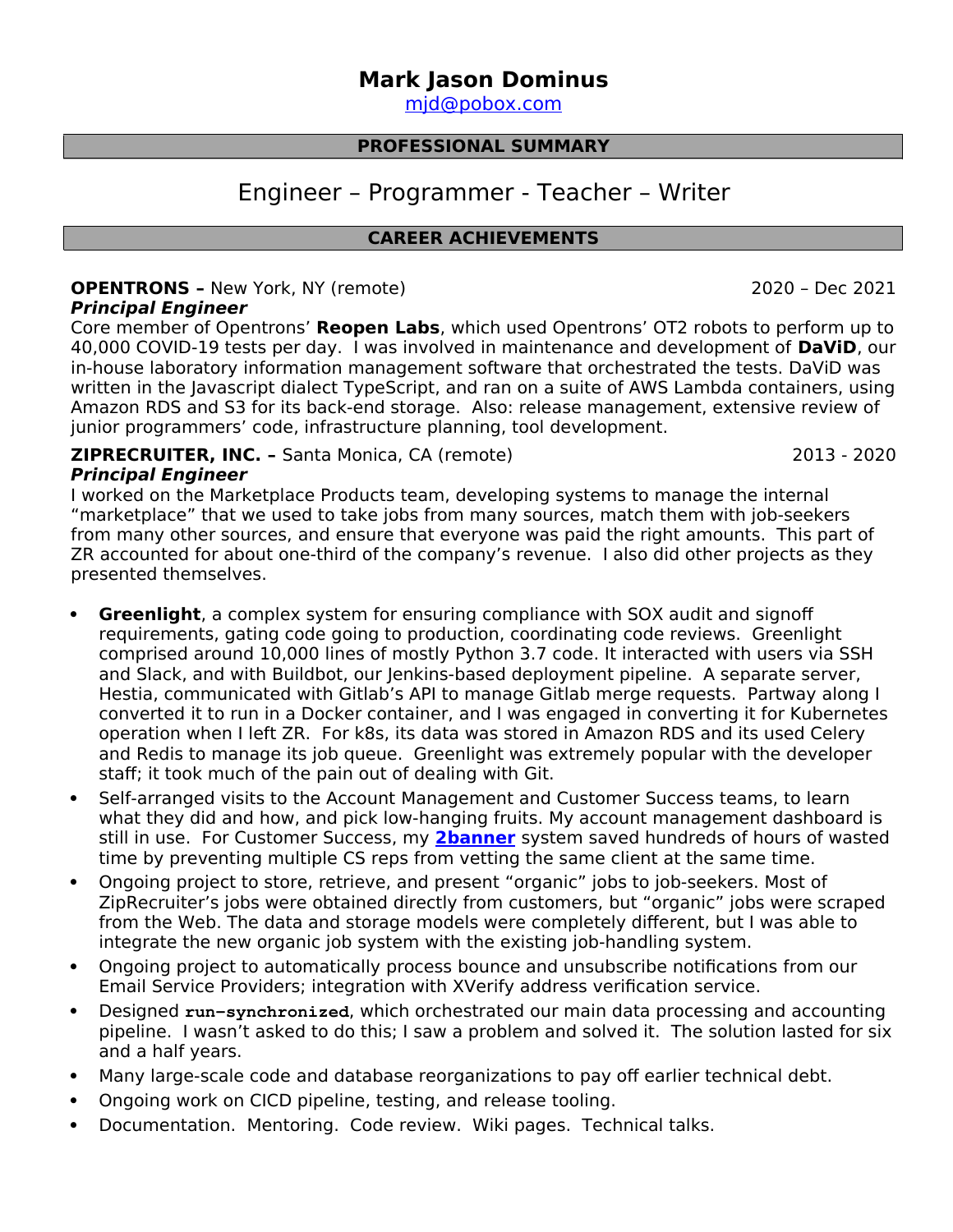# **GRANT STREET GROUP –** Pittsburgh, PA (remote) 2012 - 2013

# **Senior Developer**

Worked with three other developers to maintain and improve Payment Express, the company's e-payment processing system.

 New features included: payment size limitation feature; read-only access to reports; removal of voided credit card transactions from reports, etc.

# **IC GROUP -** Philadelphia, PA 2009 - 2012

**Senior Developer**

Part of small elite team with complete responsibility for maintenance of 15-year-old codebase and development of new software to serve 18,000 customers.

- With another senior developer, designed and implemented a complete replacement for IC Group's internal billing and accounting system
- Completely rewrote email filtering feature, a major customer-facing service; the rewrite was backward-compatible with the legacy customer filter database
- With another senior developer, designed and implemented a replacement for the company's core product, an email queuing and delivery system

#### **PENN GENOME FRONTIERS INSTITUTE - Philadelphia, PA** 2006 - 2009 **Senior Programmer**

Part of a four-person team of developers of [TreeBase 2,](https://www.treebase.org/treebase-web/search/treeTopSearch.html) with principal responsibility for the development of search features and oversight of migration for several hundred million legacy records. Programming in Java 5 with Spring and Hibernate.

- Design and development of a web-based accounting system for the Beowulf supercomputing cluster.
- Planned and delivered summer classes in bio-informatics Perl programming

# **UNIVERSITY OF PENNSYLVANIA -** Philadelphia, PA 2004 - 2006

**Senior Programmer** – Information Systems and Computing Responsible for development and maintenance of software used to manage accounts, email

- services and network security for 14,000 students and 10,000 staff and faculty Lead in project to start regularly using a revision control system and in developing
- automated regression tests for our software
- Developed new modules to manage the user name functionality for the student e-mail system. My new system ran a **hundred times** faster than the one it replaced.

# **PLOVER SYSTEMS - Philadelphia, PA 1995 - 2004**

# **Principal/Consultant**

Plover specialized in developing e-commerce systems, and also provided systems and security consulting.

- Developed the on-line commerce sites for Estée Lauder's Clinique and Origins brands
- Developed interactive applications for Reel-Time, CyberMedical, Prudential Insurance Company of America, Medical Broadcasting Company, Schering Drugs and Time-Warner
- Contributor to the core of the Perl Language